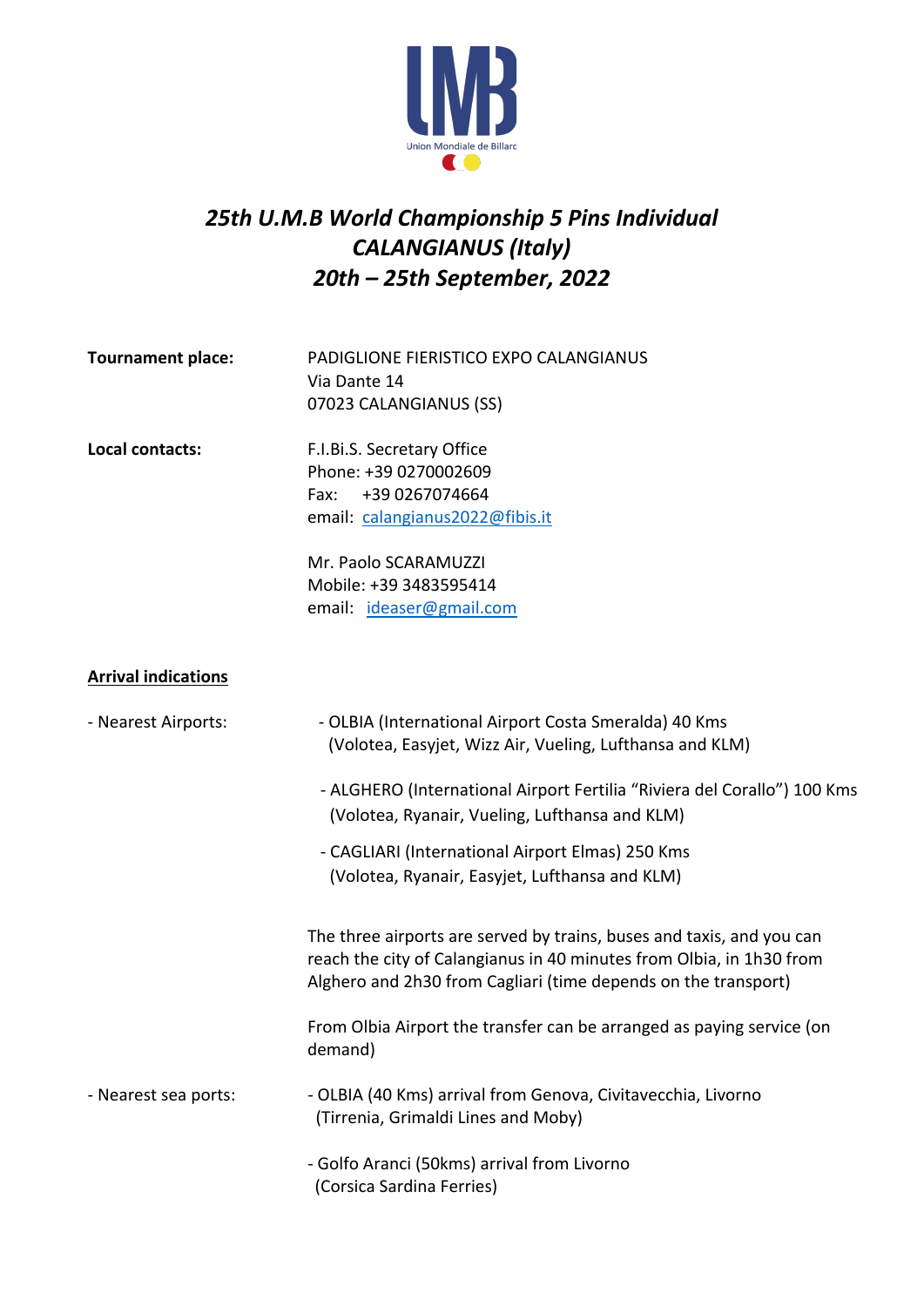|                                                                                    |                                                                                                                                    | - Porto Torres (100kms) arrival from Genova and Civitavecchia<br>(Tirrenia and GNV)                                                     |  |  |  |
|------------------------------------------------------------------------------------|------------------------------------------------------------------------------------------------------------------------------------|-----------------------------------------------------------------------------------------------------------------------------------------|--|--|--|
| - By car:                                                                          |                                                                                                                                    | - from Olbia motorway called 'Circonvallazione di Olbia' then SS 127<br>direction Telti, exit Telti to Calangianus                      |  |  |  |
|                                                                                    |                                                                                                                                    | - from Golfo Aranci strada provinciale SP 16 or 82 Golfo Aranci-Olbia<br>direction Olbia, and then Circonvallazione di Olbia exit Telti |  |  |  |
|                                                                                    | Pausania                                                                                                                           | - from Porto Torres highway 131 direction Cagliari, exit Tempio                                                                         |  |  |  |
|                                                                                    | Pausania                                                                                                                           | - from Cagliari SS 131 Carlo Felice direction Sassari, exit Tempio                                                                      |  |  |  |
| - By Train                                                                         | bus Careddu                                                                                                                        | - from Cagliari railway station to Olbia. From Olbia to Calangianus by                                                                  |  |  |  |
| <b>Players Registration from Federations to Confederations (48 seeded players)</b> |                                                                                                                                    |                                                                                                                                         |  |  |  |
| June 20, 2022                                                                      |                                                                                                                                    | - Confederations open registration for seeded players                                                                                   |  |  |  |
| <b>July 20, 2022</b>                                                               | - Closing registraton                                                                                                              |                                                                                                                                         |  |  |  |
| <b>July 25, 2022</b>                                                               |                                                                                                                                    | - Confederations send to UMB the list of the seeded players by e-mail to                                                                |  |  |  |
|                                                                                    | UMB-Office UMB-Office@UMB-CAROM.org                                                                                                |                                                                                                                                         |  |  |  |
|                                                                                    |                                                                                                                                    | Copy to Mr. Gabrio Volante gabrio.volante@eurobillard.org                                                                               |  |  |  |
| <b>July 30, 2022</b>                                                               | - UMB publish the list of the n°48 seeded players                                                                                  |                                                                                                                                         |  |  |  |
| <b>Rules:</b>                                                                      | According to the official W.C. 5-PINS INDIVIDUAL OPEN rules<br>http://files.umb-carom.org/Public/Rules/Rules WC%205Pins%20OPEN.pdf |                                                                                                                                         |  |  |  |
| <b>Medals:</b>                                                                     | 1x gold<br>1x silver<br>2x bronze                                                                                                  |                                                                                                                                         |  |  |  |
| <b>Equipments:</b>                                                                 | Tables:<br>Cloths:<br>Balls:                                                                                                       | $n^{\circ} 8 + n^{\circ} 1$ (TV)<br>Gorina<br>Dynaspheres Platinum 615                                                                  |  |  |  |

**Prize Money:** As per W.C. 5-PINS INDIVIDUAL OPEN rules

**Travel Expenses & Daily Reimbursements:** Will not be compensated to the players

**Medical Service:** ATS Sardegna - ASSL di Olbia - Presidio Ospedaliero "Paolo Dettori" Via Grazia Deledda 19 07029 Tempio Pausania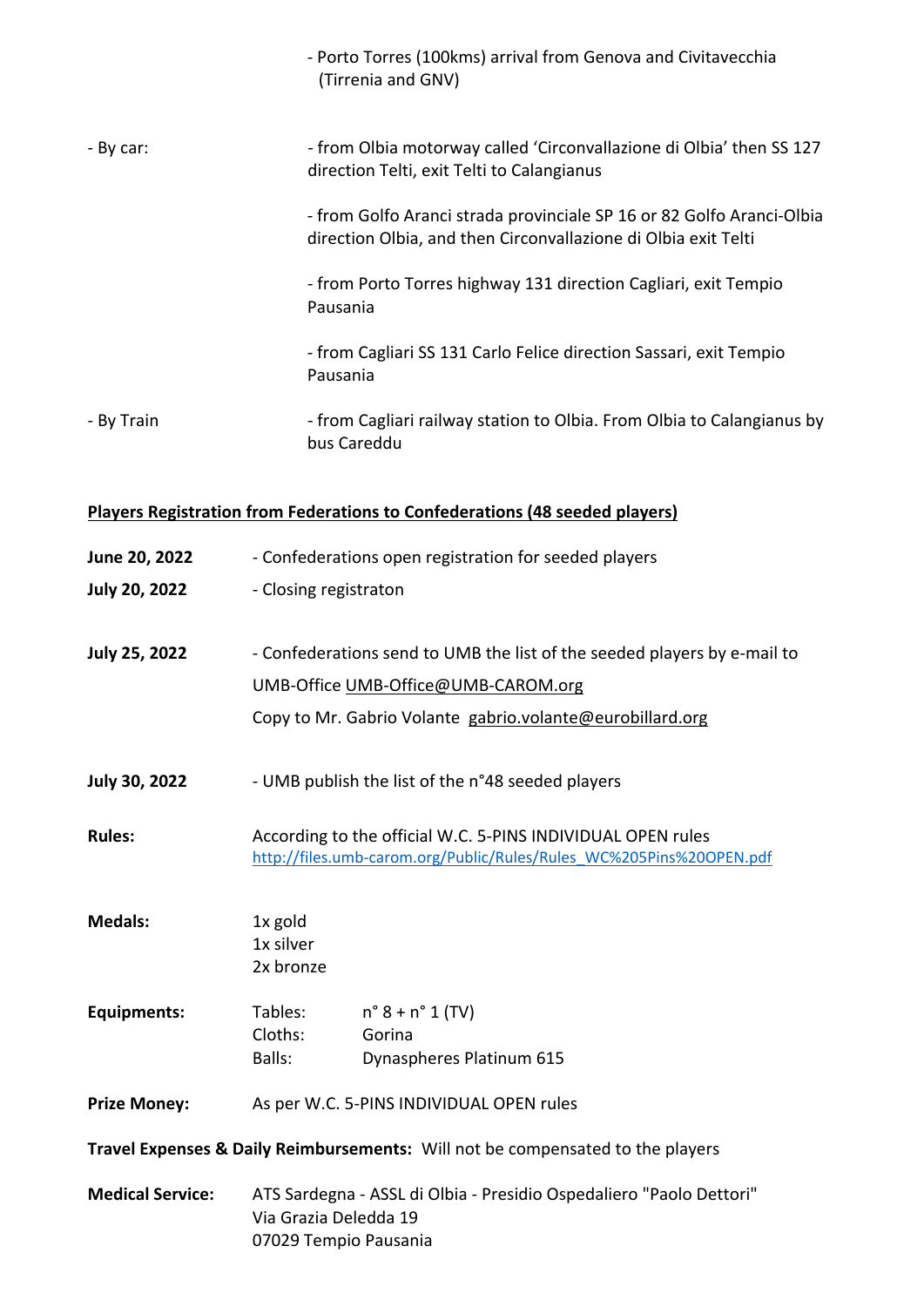**Television:** - FIBIS Billiard Channel Streaming will cover all the tournament. - The Italian television RAI will be present at the final stage.

### **Program Main Tournament**

| - Registration time & Player Training: | 19/09/2022 | 17.00  | <b>EXPO</b>          |
|----------------------------------------|------------|--------|----------------------|
| - Dressing control:                    | 20/09      | 9.30   | <b>EXPO</b>          |
| - Opening Ceremony:                    | 20/09      | 10.00  | <b>EXPO</b>          |
|                                        |            |        |                      |
| - Time schedule:                       | 20/09      | 10.30  | Groups               |
|                                        | 21/09      | 09.00  | Groups               |
|                                        | 22/09      | 09.00  | Groups               |
|                                        | 23/09      | 09.00. | Groups               |
|                                        | 23/09      | 14.00  | Final 32 KO          |
|                                        | 25/09      | 10.00  | quarter, Semi-Finals |
|                                        | 25/09      | 14.00  | Final                |
|                                        |            |        | Closing ceremony     |
|                                        |            |        |                      |

#### **Official Delegates:**

- UMB Delegate Mr. Fernando Requena umb-office@umb-carom.org
- - CEB Delegate Mr. Luca Marzio Garavaglia
- FIBiS Delegate Mr. Stefano Gibertoni

## **Hotels Accommodation:**

### **1) Hotel PAUSANIA INN \*\*\***

Strada Statale 133 di Palau 07029 Tempio Pausania (SS)

Phone: +39 079 6340 Email: booking@hotelpausaniainn.com Web: https://www.hotelpausaniainn.com

Special price for the tournament: KEYWORD: "25Wchamp2022"

| - Single room:            | € 60,00 per night  |
|---------------------------|--------------------|
| - Double room:            | € 80,00 per night  |
| - Triple room:            | € 110,00 per night |
| - Quadruple room:         | € 130,00 per night |
| <b>Breakfast included</b> |                    |

Lunch and dinner available at € 30,00/meal

# Distance: 10 Kms. by car from the tournament place.

### **2) HOTEL NEW PETIT\*\*\***

Largo Alcide De Gasperi 9/11 07029 Tempio Pausania (SS)

Phone: +39 079 631134 Fax: +39 079 631760